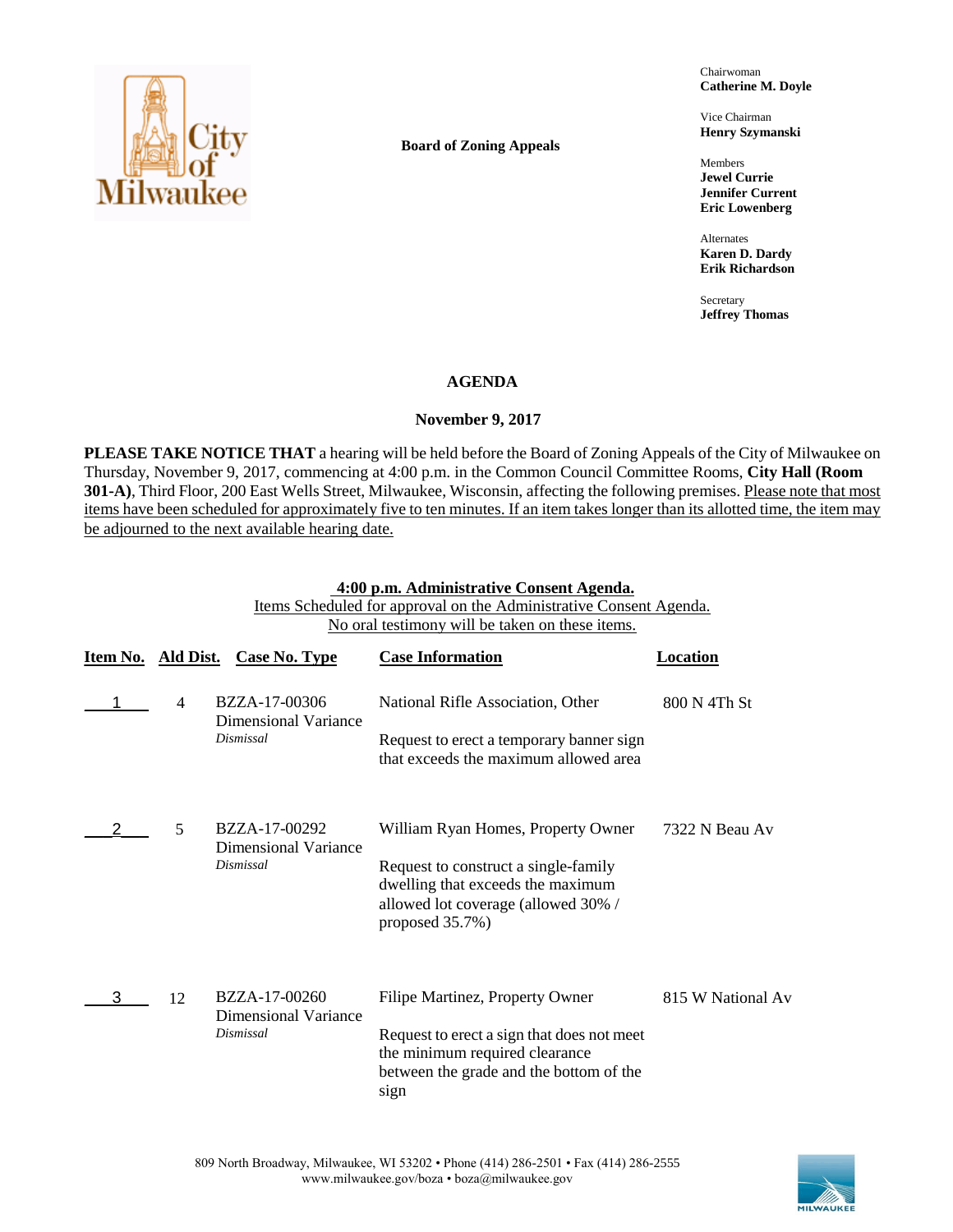|   | Board of Zoning Appeals, Hearing on Thursday, November 9, 2017 |                                                    |                                                                                                                                                                              |                       |  |
|---|----------------------------------------------------------------|----------------------------------------------------|------------------------------------------------------------------------------------------------------------------------------------------------------------------------------|-----------------------|--|
|   |                                                                | <u>Item No. Ald Dist. Case No. Type</u>            | <b>Case Information</b>                                                                                                                                                      | <b>Location</b>       |  |
|   |                                                                |                                                    | 4:00 p.m. Administrative Consent Agenda (continued)<br>Items Scheduled for approval on the Administrative Consent Agenda.<br>No oral testimony will be taken on these items. |                       |  |
|   | 13                                                             | BZZA-16-00047<br>Dimensional Variance<br>Dismissal | Jeffrey Ellsworth, Property Owner<br>Request to occupy the premises as a<br>contractor's yard that does not meet the<br>minimum required landscaping                         | 621 W Waterford Av    |  |
| 5 | 15                                                             | BZZA-16-00341<br>Special Use<br>Dismissal          | V&J Foods, Inc., Property Owner<br>Request to raze the existing structure and<br>to construct a fast-food/carry-out<br>restaurant with a drive-through facility              | 1948 W Fond Du Lac Av |  |
| 6 | 15                                                             | BZZA-17-00376<br>Special Use<br>Dismissal          | Wisconsin Community Services Inc.,<br>Lessee<br>Request to occupy a portion of the<br>premises as a social service facility                                                  | 2320 N 27Th St        |  |

**4:00 p.m. Consent Agenda.**

Items Scheduled for approval on the Consent Agenda.

No oral testimony will be taken on these items.

*If there are any objections to these approvals, please make them known to the Board office in writing at least 24 hours prior to the time of the hearing. If written objections to these approvals are received, the item will not be approved and will be held for a public hearing to allow additional testimony.*

|   | 4 | BZZA-17-00391<br>Special Use | Aloria Health of Milwaukee, Lessee                                                                                          | 312 E Wisconsin Av 300 |
|---|---|------------------------------|-----------------------------------------------------------------------------------------------------------------------------|------------------------|
|   |   |                              | Request to modify the plan of operation<br>to include adolescents for the<br>Board-approved community living<br>arrangement |                        |
| 8 | 6 | BZZA-17-00384<br>Special Use | Run Into Your Destiny Center of<br>Refuge, Lessee                                                                           | 2122 N Halyard St      |
|   |   |                              | Request to occupy a portion of the<br>premises as a social service facility                                                 |                        |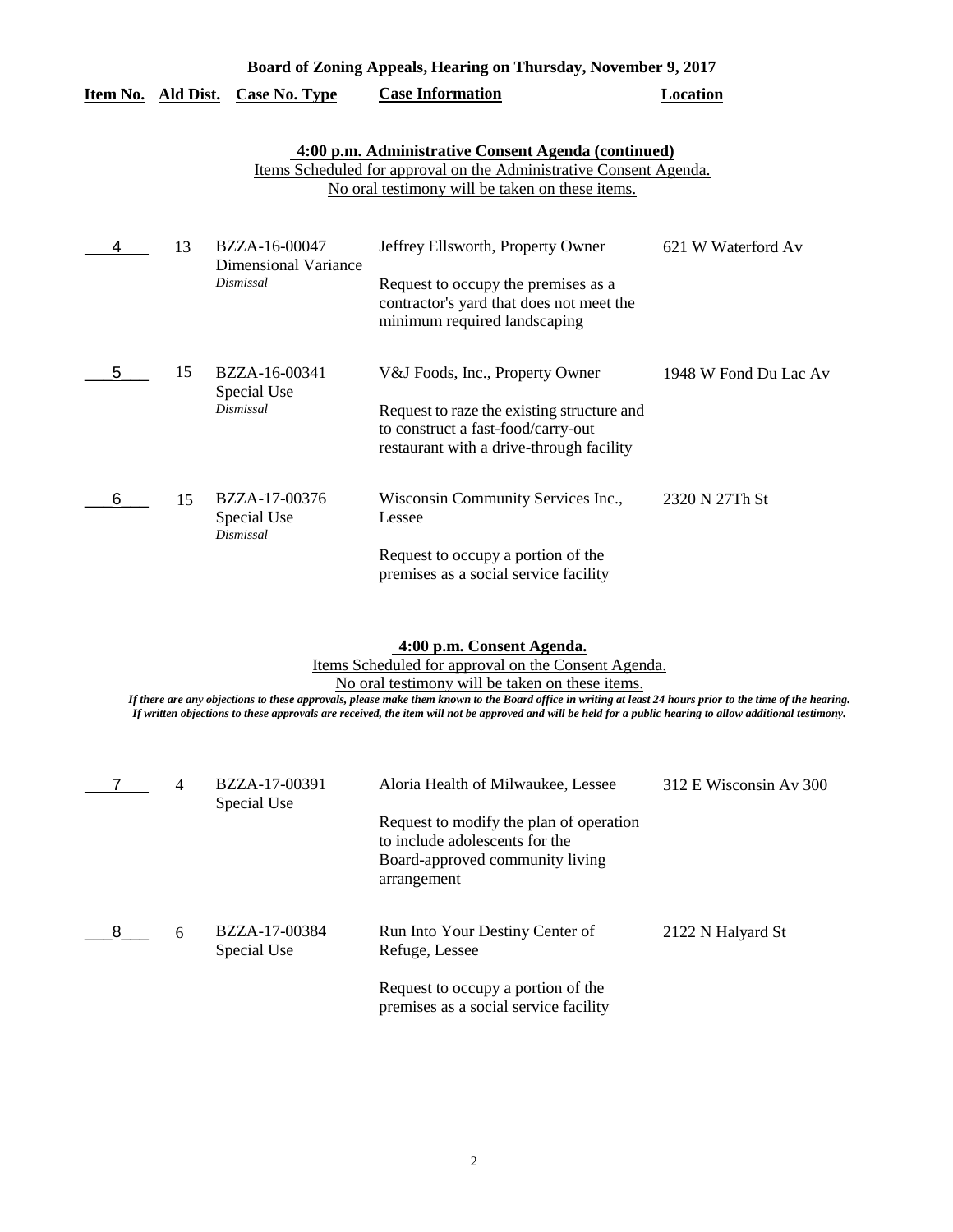| Board of Zoning Appeals, Hearing on Thursday, November 9, 2017 |  |  |
|----------------------------------------------------------------|--|--|
|                                                                |  |  |

|  |  | Item No. Ald Dist. Case No. Type | <b>Case Information</b> | Location |
|--|--|----------------------------------|-------------------------|----------|
|--|--|----------------------------------|-------------------------|----------|

**4:00 p.m. Consent Agenda (continued)**

Items Scheduled for approval on the Consent Agenda.

No oral testimony will be taken on these items.

*If there are any objections to these approvals, please make them known to the Board office in writing at least 24 hours prior to the time of the hearing. If written objections to these approvals are received, the item will not be approved and will be held for a public hearing to allow additional testimony.*

| 9  | 7 | BZZA-17-00382<br>Special Use  | Alicia Sanders, Lessee<br>Request to increase the hours of<br>operation from 6:00 a.m. - 11:00 p.m. to<br>5:30 a.m. - 11:00 p.m. and to continue<br>occupying the premises as a day care<br>center for 80 children per shift infant<br>through 12 years of age, operating | 4840 W Fond Du Lac Av |
|----|---|-------------------------------|---------------------------------------------------------------------------------------------------------------------------------------------------------------------------------------------------------------------------------------------------------------------------|-----------------------|
|    |   |                               | Monday - Saturday                                                                                                                                                                                                                                                         |                       |
| 10 | 7 | BZZA-17-00417<br>Special Use  | Tarina Kazee, Lessee<br>Request to continue occupying the<br>premises as a 24-hour day care center for<br>50 children per shift infant through 12<br>years of age, operating Monday - Sunday<br>(this is a new operator)                                                  | 4122 W Fond Du Lac Av |
| 11 | 7 | BZZA-17-00397<br>Use Variance | Thomas Sanders, Property Owner<br>Request to continue occupying the<br>premises as a hand car wash                                                                                                                                                                        | 3427 N 35Th St        |
| 12 | 7 | BZZA-17-00392<br>Special Use  | United Milwaukee Scrap, LLC, Lessee<br>Request to continue occupying a portion<br>of the premises as an outdoor salvage<br>operation                                                                                                                                      | 3310 W Fond Du Lac Av |
| 13 | 9 | BZZA-17-00394<br>Special Use  | Arkadiy Tsirlin, Property Owner<br>Request to continue occupying the<br>premises as a motor vehicle repair and<br>sales facility                                                                                                                                          | 5200 W Mill Rd        |
| 14 | 9 | BZZA-17-00407<br>Special Use  | Milton Bond, Property Owner<br>Request to occupy the premises as a<br>small group shelter care facility                                                                                                                                                                   | 9539 W Bradley Rd     |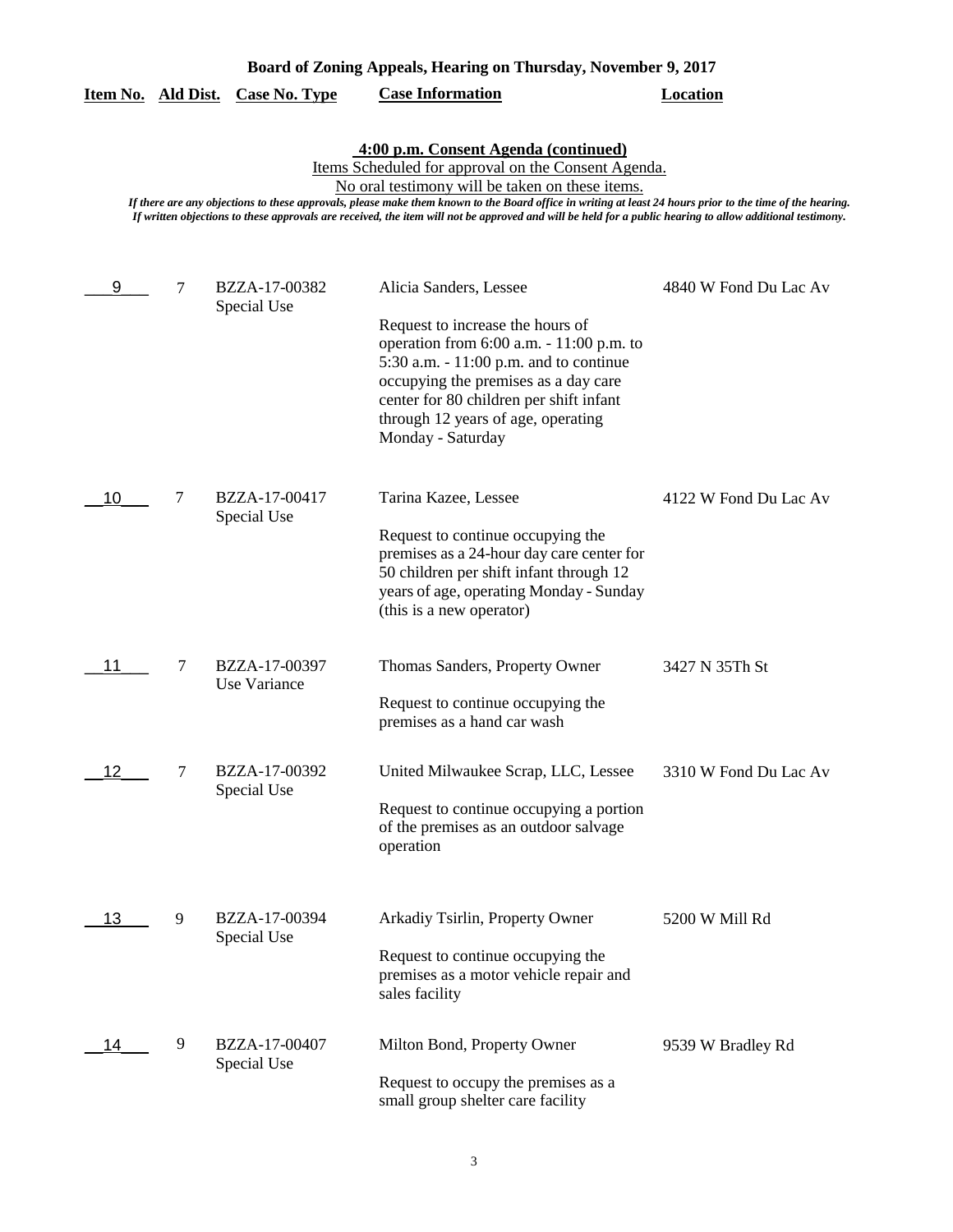| Board of Zoning Appeals, Hearing on Thursday, November 9, 2017 |  |  |
|----------------------------------------------------------------|--|--|
|                                                                |  |  |

|  |  | Item No. Ald Dist. Case No. Type | <b>Case Information</b> | Location |
|--|--|----------------------------------|-------------------------|----------|
|--|--|----------------------------------|-------------------------|----------|

# **4:00 p.m. Consent Agenda (continued)**

Items Scheduled for approval on the Consent Agenda.

No oral testimony will be taken on these items.

*If there are any objections to these approvals, please make them known to the Board office in writing at least 24 hours prior to the time of the hearing. If written objections to these approvals are received, the item will not be approved and will be held for a public hearing to allow additional testimony.*

| 15 | 9  | BZZA-17-00393<br>Special Use | Milton Bond, Property Owner                                                                                                                                                          | 9537 W Bradley Rd      |
|----|----|------------------------------|--------------------------------------------------------------------------------------------------------------------------------------------------------------------------------------|------------------------|
|    |    |                              | Request to occupy the premises as a<br>small group shelter care facility                                                                                                             |                        |
| 16 | 12 | BZZA-17-00379<br>Special Use | Siggenauk Center Food Pantry, Lessee                                                                                                                                                 | 931 W Madison St       |
|    |    |                              | Request to occupy a portion of the<br>premises as a social service facility                                                                                                          |                        |
| 17 | 12 | BZZA-17-00398<br>Special Use | Ziegler Bence Partners 5 LLC, Lessee                                                                                                                                                 | 1301 W Canal St        |
|    |    |                              | Request to occupy a portion of the<br>premises as a general office                                                                                                                   |                        |
| 18 | 14 | BZZA-17-00383                | Lakhwinder Singh, Property Owner                                                                                                                                                     | 2759 S Kinnickinnic Av |
|    |    | Special Use                  | Request to continue occupying the<br>premises as a motor vehicle filling<br>station (this is a new operator)                                                                         |                        |
| 19 | 15 | BZZA-17-00385<br>Special Use | Apple Tree Educational Services, LLC,<br>Lessee                                                                                                                                      | 1726 W Lloyd St        |
|    |    |                              | Request to continue occupying the<br>premises as a day care center for 30<br>children per shift infant through 12 years<br>of age, operating Monday - Friday 6:00<br>a.m. - midnight |                        |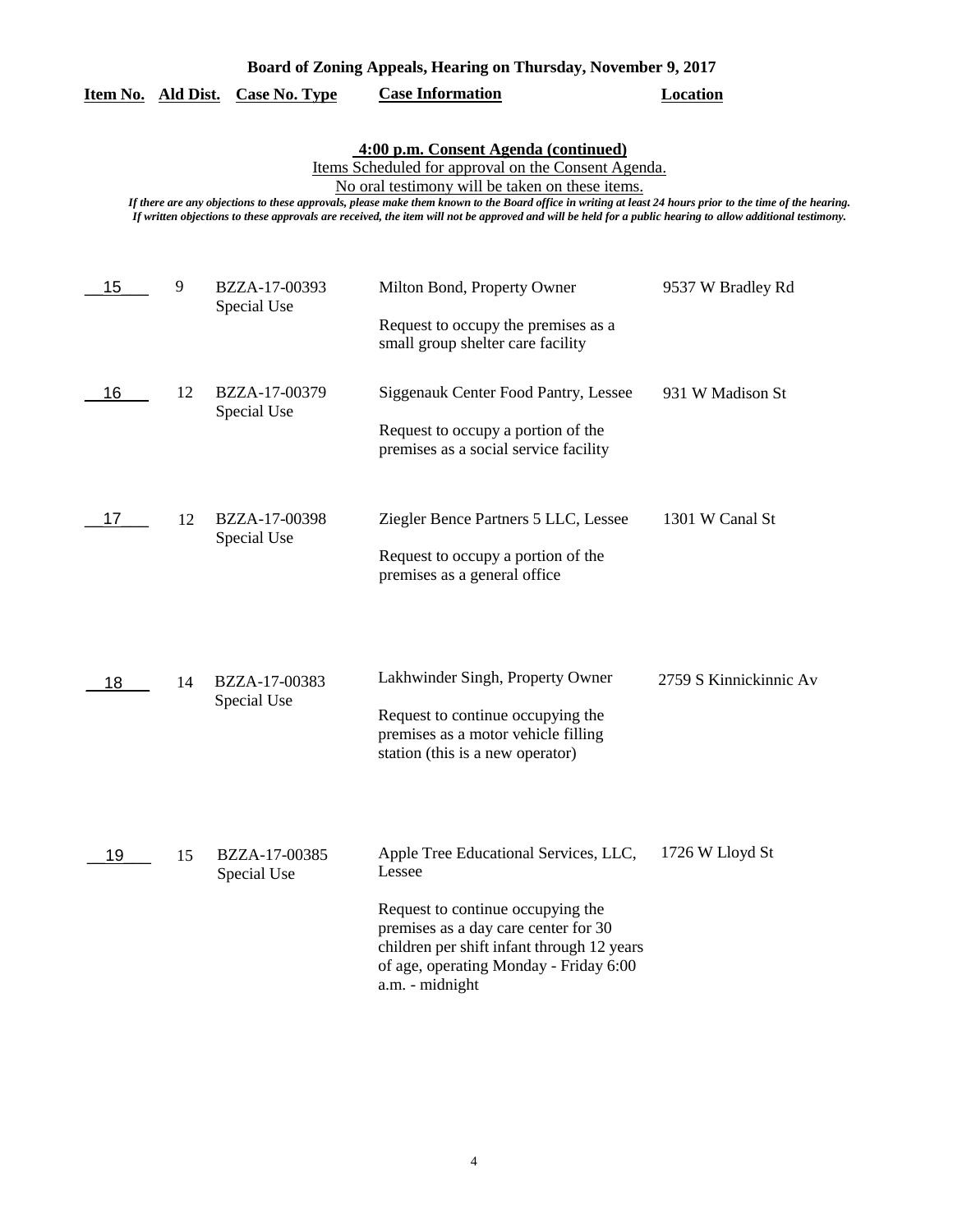| Board of Zoning Appeals, Hearing on Thursday, November 9, 2017 |  |  |
|----------------------------------------------------------------|--|--|
|                                                                |  |  |

## **Item No. Ald Dist. Case No. Type Case Information Location**

## **4:00 p.m. Consent Agenda (continued)**

Items Scheduled for approval on the Consent Agenda.

No oral testimony will be taken on these items.

*If there are any objections to these approvals, please make them known to the Board office in writing at least 24 hours prior to the time of the hearing. If written objections to these approvals are received, the item will not be approved and will be held for a public hearing to allow additional testimony.*

20<sup>1</sup>

Special Use

BZZA-17-00389 Larry Shaw, Lessee 5226 W Hampton Av

Request to continue occupying the premises as a day care center for 50 children per shift infant through 12 years of age, operating Monday - Friday 6:00 a.m. - midnight (this is a new operator)

**4:15 p.m. Public Hearings.**

| 21 | BZZA-17-00342<br>Dimensional Variance | Arker LLC, Lessee                                                                                                                                                                                         | 9636 W Flagg Av |
|----|---------------------------------------|-----------------------------------------------------------------------------------------------------------------------------------------------------------------------------------------------------------|-----------------|
|    |                                       | Request to occupy a portion of the<br>premises as a permitted contractor's yard<br>that does not meet the minimum required<br>landscaping and to erect a fence that<br>exceeds the maximum allowed height |                 |
|    |                                       |                                                                                                                                                                                                           |                 |

| 22 | BZZA-17-00264                        | Vincent Parr, Lessee                                                              | 6826 W Capitol Dr |
|----|--------------------------------------|-----------------------------------------------------------------------------------|-------------------|
|    | Dimensional Variance,<br>Special Use | Request to occupy the premises as a<br>motor vehicle sales facility that does not |                   |
|    |                                      | meet the minimum required landscaping                                             |                   |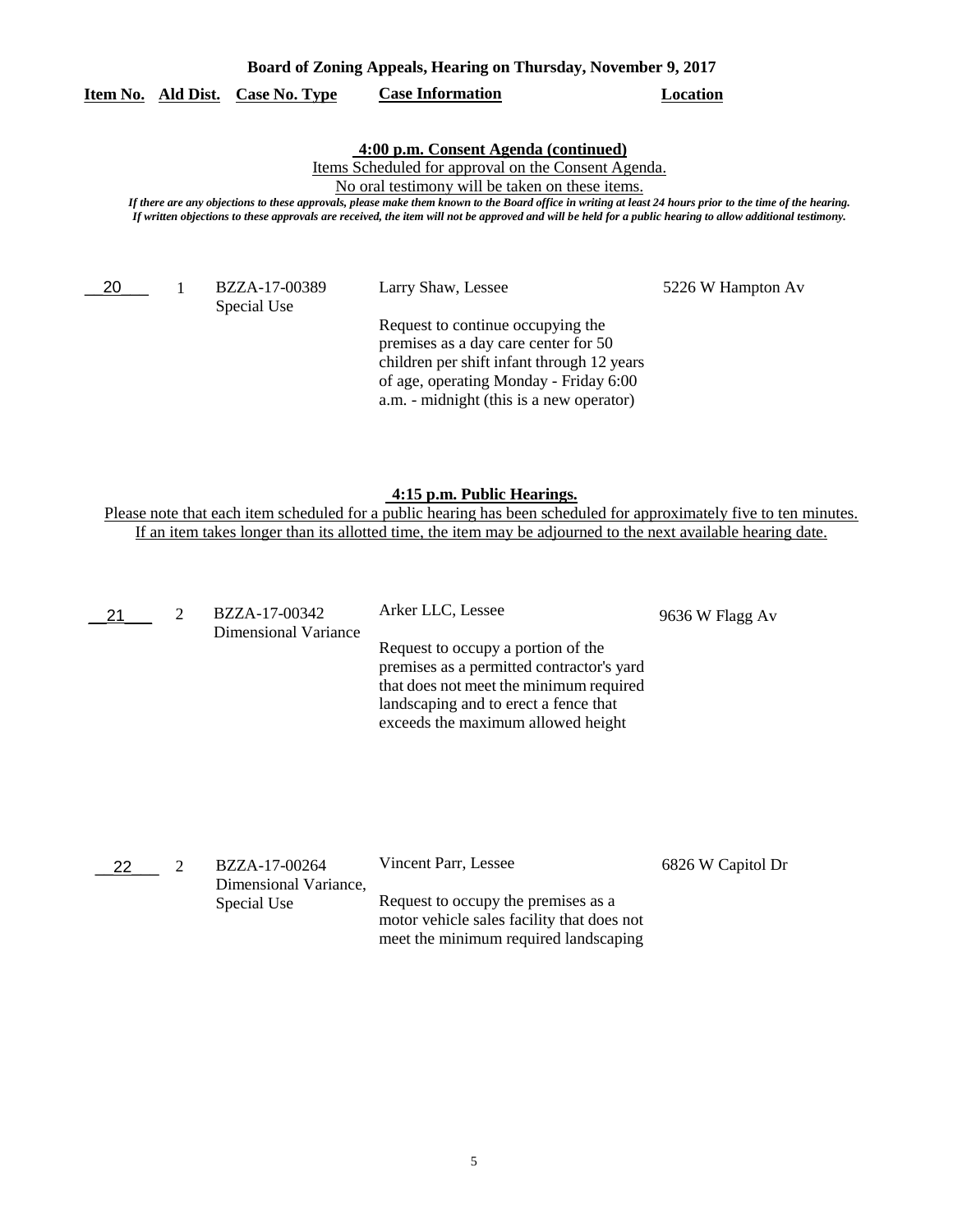| Board of Zoning Appeals, Hearing on Thursday, November 9, 2017 |  |  |  |
|----------------------------------------------------------------|--|--|--|
|                                                                |  |  |  |

|  |  | Item No. Ald Dist. Case No. Type | <b>Case Information</b> | Location |
|--|--|----------------------------------|-------------------------|----------|
|--|--|----------------------------------|-------------------------|----------|

#### **4:15 p.m. Public Hearings (continued)**

| 23 | 3              | BZZA-17-00401<br><b>Dimensional Variance</b> | Joshua Ivey, Property Owner<br>Request to construct an addition for a<br>permitted sit-down restaurant that does<br>not meet the minimum required glazing<br>and the minimum required number of<br>parking spaces                                                   | 615 E Brady St      |
|----|----------------|----------------------------------------------|---------------------------------------------------------------------------------------------------------------------------------------------------------------------------------------------------------------------------------------------------------------------|---------------------|
| 24 | 3              | BZZA-17-00416<br><b>Dimensional Variance</b> | Dan Mehail, Property Owner<br>Request to construct a garage in which<br>the building sidewall exceeds the<br>maximum allowed height                                                                                                                                 | 2424 N Humboldt Bl  |
| 25 | 4              | BZZA-17-00357<br>Special Use                 | 252, LLC, Property Owner<br>Request to increase the number of<br>occupants from 308 to 350 for the<br>Board-approved dormitory                                                                                                                                      | 252 E Menomonee St  |
| 26 | 4              | BZZA-17-00361<br>Special Use                 | Hazel Miller, Property Owner<br>Request to occupy the premises as a<br>group home for 8 occupants                                                                                                                                                                   | 2220 W Mc Kinley Av |
| 27 | $\overline{4}$ | BZZA-17-00336<br>Special Use                 | Marlon Paige, Property Owner<br>Request to occupy the premises as a<br>group home for 7 occupants                                                                                                                                                                   | 1336 N 31St St      |
| 28 | 5              | BZZA-17-00323<br>Special Use                 | Cynthia Black, Lessee<br>Request to increase the number of<br>children from 55 to 85 per shift and<br>continue occupying the premises as a<br>day care center for children infant<br>through 12 1/2 years of age, operating<br>Monday - Friday 6:00 a.m. - midnight | 8320 W Lisbon Av    |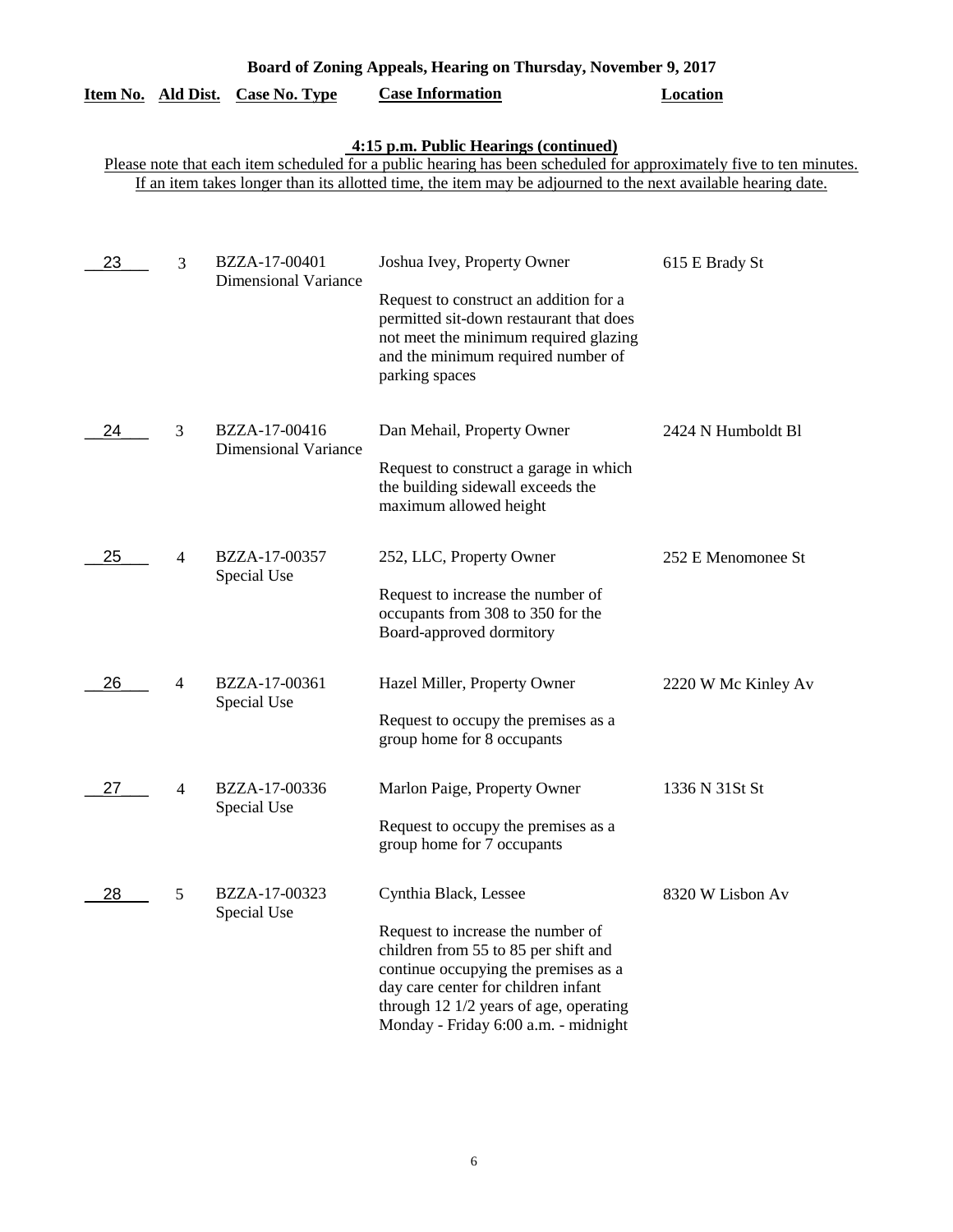| Item No. | Ald Dist. | Case No. Type                         | <b>Case Information</b>                                                                                             | Location       |
|----------|-----------|---------------------------------------|---------------------------------------------------------------------------------------------------------------------|----------------|
|          |           |                                       | 4:15 p.m. Public Hearings (continued)                                                                               |                |
|          |           |                                       | Please note that each item scheduled for a public hearing has been scheduled for approximately five to ten minutes. |                |
|          |           |                                       | If an item takes longer than its allotted time, the item may be adjourned to the next available hearing date.       |                |
| 29       | -6        | BZZA-17-00414<br>Dimensional Variance | Judy McLain, Lessee                                                                                                 | 130 W Keefe Av |
|          |           |                                       | Request to allow two awning signs that<br>exceed the maximum allowed display<br>area                                |                |
| 30       | 6         | BZZA-17-00381<br>Special Use          | Linda Bonds, Lessee                                                                                                 | 3002 N 9Th St  |
|          |           |                                       | Request to occupy the premises as a<br>group home for 8 occupants                                                   |                |

**Board of Zoning Appeals, Hearing on Thursday, November 9, 2017** 

## **5:15 p.m. Public Hearings.**

| 31 | 6 | BZZA-17-00316                                | Boykin Blackmon, Lessee                                                                                                                                                                               | 3854 N Teutonia Av |
|----|---|----------------------------------------------|-------------------------------------------------------------------------------------------------------------------------------------------------------------------------------------------------------|--------------------|
|    |   | Dimensional Variance,<br>Special Use         | Request to continue occupying the<br>premises as a car wash and motor vehicle<br>repair facility with an outdoor storage<br>facility that does not meet the minimum<br>required landscaping           |                    |
| 32 | 6 | BZZA-17-00310<br><b>Dimensional Variance</b> | All Peoples Gathering Lutheran Church,<br>Property Owner                                                                                                                                              | 2576 N 2Nd St      |
|    |   |                                              | Request to not meet the minimum<br>required landscaping for the<br>Board-approved parking lot                                                                                                         |                    |
| 33 | 6 | BZZA-17-00341                                | 365! Auto Sales LLC, Property Owner                                                                                                                                                                   | 1301 W Burleigh St |
|    |   | Special Use                                  | Request to occupy the premises as a<br>motor vehicle sales and repair facility<br>with a hand car wash                                                                                                |                    |
| 34 | 7 | BZZA-17-00300<br>Special Use                 | Autumn McCloud, Lessee                                                                                                                                                                                | 3735 N 35Th St     |
|    |   |                                              | Request to occupy the premises as a<br>social service facility and day care center<br>for 85 children per shift 2 1/2 through 12<br>years of age, operating Monday - Sunday<br>$5:00$ a.m. - midnight |                    |
| 35 | 7 | BZZA-17-00415<br>Special Use                 | Kenya Hagans, Property Owner                                                                                                                                                                          | 4424 W Howie Pl    |
|    |   |                                              | Request to occupy the premises as a<br>24-hour family day care home for 8<br>children per shift infant through 12 years<br>of age, operating Monday - Sunday                                          |                    |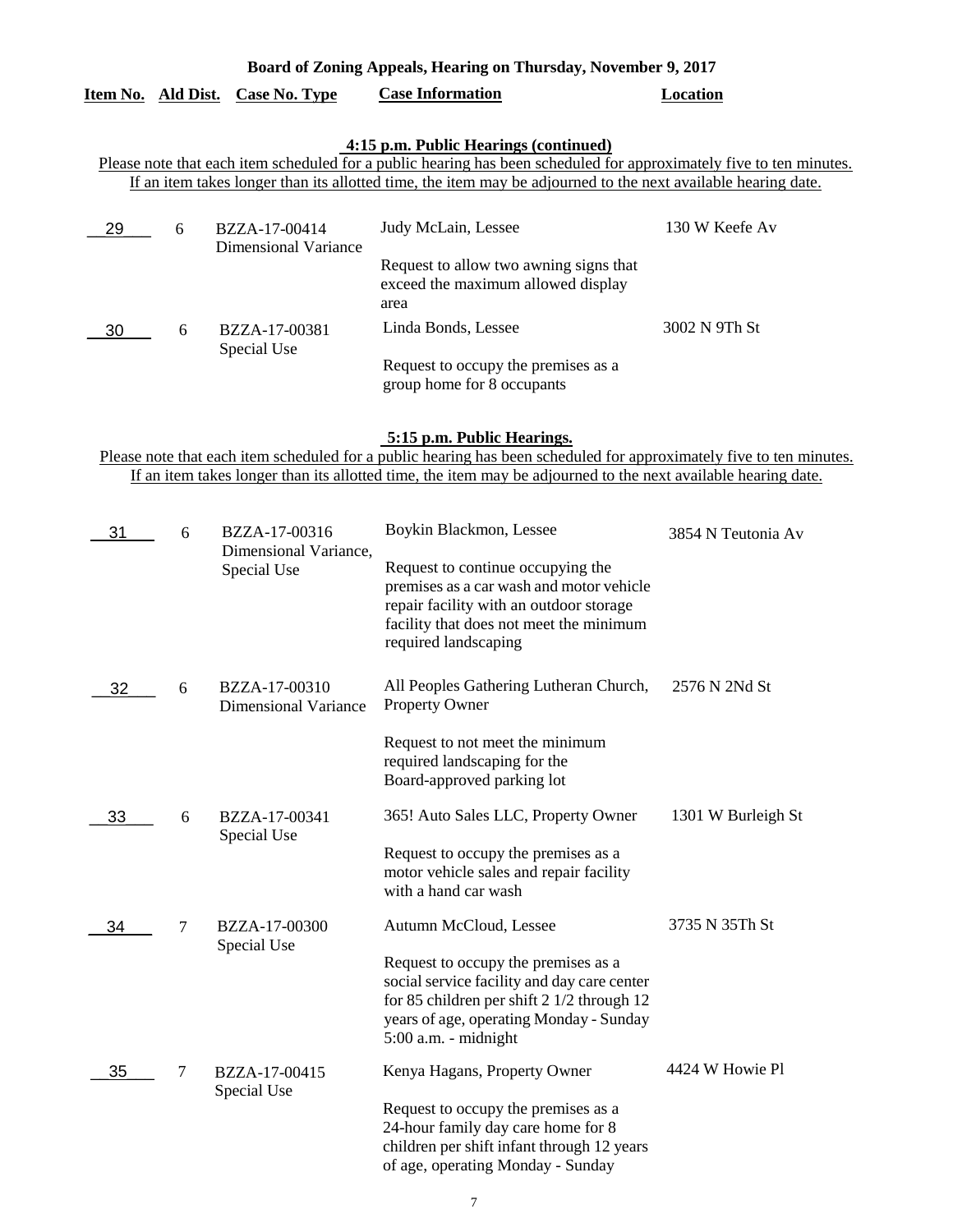| Board of Zoning Appeals, Hearing on Thursday, November 9, 2017 |
|----------------------------------------------------------------|
|----------------------------------------------------------------|

# **Item No. Ald Dist. Case No. Type Case Information Location**

# **5:15 p.m. Public Hearings (continued)**

Please note that each item scheduled for a public hearing has been scheduled for approximately five to ten minutes. If an item takes longer than its allotted time, the item may be adjourned to the next available hearing date.

| 36 | 7 | BZZA-17-00267<br>Dimensional Variance, | Belal Abushaqra, Lessee                                                                                                                               | 4246 W Capitol Dr    |
|----|---|----------------------------------------|-------------------------------------------------------------------------------------------------------------------------------------------------------|----------------------|
|    |   | Special Use                            | Request to occupy the premises as a<br>motor vehicle sales and repair facility<br>that does not meet the minimum required<br>landscaping              |                      |
| 37 | 8 | BZZA-17-00380<br>Special Use           | Miguel Herrera, Property Owner                                                                                                                        | 2366 S 27Th St       |
|    |   |                                        | Request to construct an addition and to<br>add a motor vehicle repair facility and<br>body shop to the Board-approved motor<br>vehicle sales facility |                      |
| 38 | 8 | BZZA-17-00377                          | Jose Nungaray, Property Owner                                                                                                                         | 2536 W Mitchell St   |
|    |   | Special Use                            | Request to occupy the premises as a<br>motor vehicle repair facility                                                                                  |                      |
| 39 | 8 | BZZA-17-00307<br>Dimensional Variance, | Millennium Motor Sales, Inc., Property<br>Owner                                                                                                       | 2209 W Grant St      |
|    |   | Special Use                            | Request to occupy the premises as an<br>outdoor motor vehicle storage facility<br>that does not meet the minimum required<br>landscaping              |                      |
| 40 | 9 | BZZA-17-00277                          | Randy Miller, Property Owner                                                                                                                          | 6433 N Industrial Rd |
|    |   | <b>Dimensional Variance</b>            | Request to occupy the premises as a<br>permitted contractor's yard that does not<br>meet the minimum required landscaping                             |                      |

#### **6:15 p.m. Public Hearings.**

| 41 | 12 | BZZA-17-00347        | Link Media Wisconsin LLC, Lessee                                                                                                                                                                                                                                                     | 1930 - 1966 S 4Th St |
|----|----|----------------------|--------------------------------------------------------------------------------------------------------------------------------------------------------------------------------------------------------------------------------------------------------------------------------------|----------------------|
|    |    | Dimensional Variance | Request to erect an off-premise sign that<br>exceeds the maximum allowed height,<br>maximum allowed display area, and<br>does not meet the minimum required<br>street setback, minimum required<br>freeway setback, and the minimum<br>required spacing between off-premise<br>signs |                      |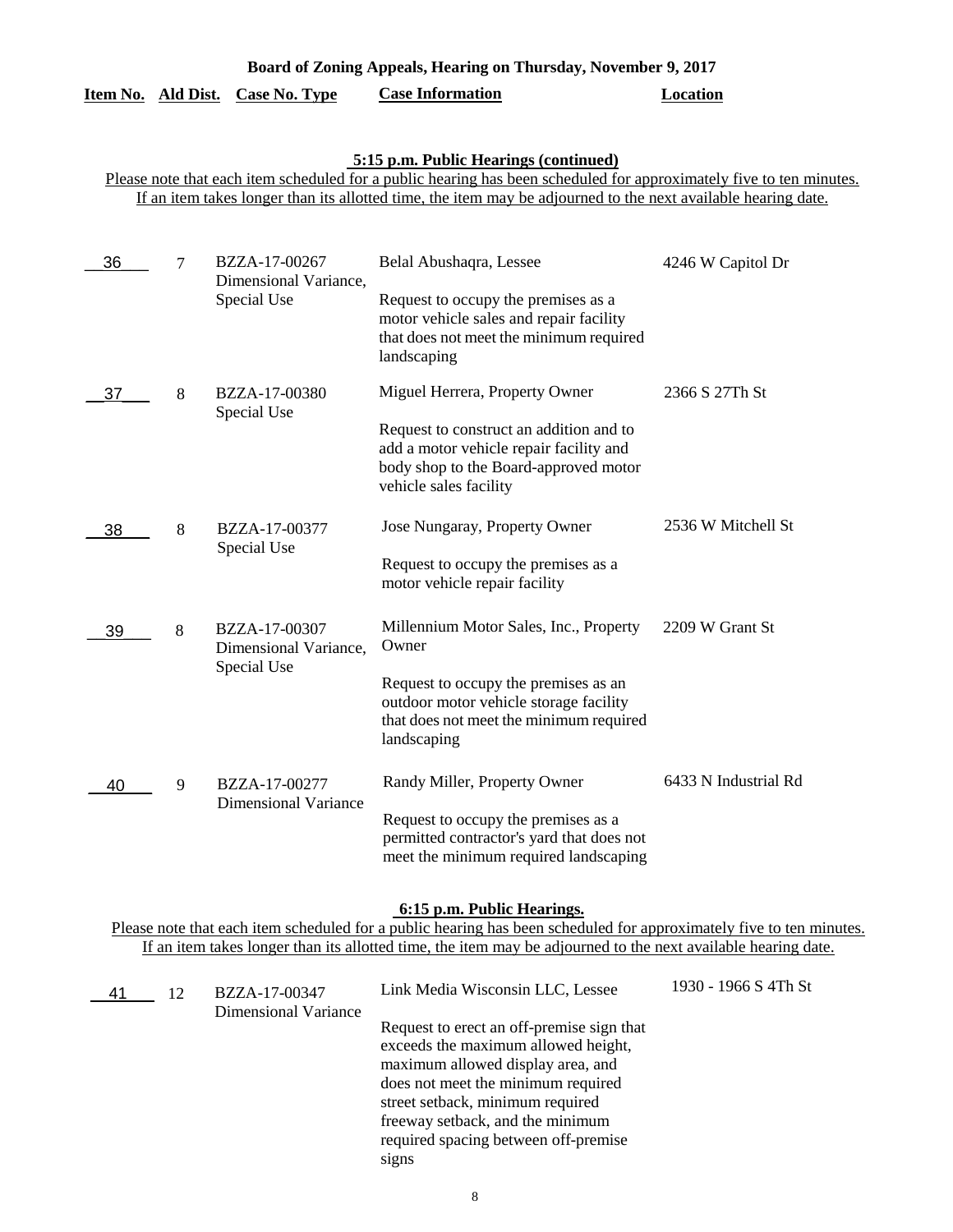| Board of Zoning Appeals, Hearing on Thursday, November 9, 2017 |    |                                              |                                                                                                                                                                                                                                                                               |                        |  |
|----------------------------------------------------------------|----|----------------------------------------------|-------------------------------------------------------------------------------------------------------------------------------------------------------------------------------------------------------------------------------------------------------------------------------|------------------------|--|
| Item No. Ald Dist.                                             |    | <b>Case No. Type</b>                         | <b>Case Information</b>                                                                                                                                                                                                                                                       | <b>Location</b>        |  |
|                                                                |    |                                              | 6:15 p.m. Public Hearings (continued)<br>Please note that each item scheduled for a public hearing has been scheduled for approximately five to ten minutes.<br>If an item takes longer than its allotted time, the item may be adjourned to the next available hearing date. |                        |  |
| 42                                                             | 12 | BZZA-16-00158<br>Special Use                 | Tender Car Auto Sales, LLC, Property<br>Owner                                                                                                                                                                                                                                 | 1825 S Kinnickinnic Av |  |
|                                                                |    |                                              | Request to continue occupying the<br>premises as a motor vehicle sales and<br>repair facility, body shop, and car wash                                                                                                                                                        |                        |  |
| 43                                                             | 12 | BZZA-17-00106<br>Special Use                 | Jon Petrie, Property Owner<br>Request to occupy the premises as a<br>motor vehicle sales and repair facility,<br>body shop, and outdoor salvage<br>operation                                                                                                                  | 1803 S Kinnickinnic Av |  |
| 44                                                             | 12 | BZZA-16-00523<br>Special Use                 | Jon Petrie, Property Owner<br>Request to add a motor vehicle body<br>shop to the previously Board approved<br>motor vehicle sales and repair facility                                                                                                                         | 1800 S 1St St          |  |
| 45                                                             | 13 | BZZA-17-00365<br>Use Variance                | Select Recovery Agents, Inc., Lessee<br>Request to continue occupying the<br>premises as a motor vehicle outdoor<br>storage facility                                                                                                                                          | 4810 S 13Th St         |  |
| 46                                                             | 14 | BZZA-17-00408<br>Use Variance                | Bounce Milwaukee LLC, Lessee<br>Request to expand the Board-approved<br>indoor recreation facility                                                                                                                                                                            | 2759 S 5Th Ct          |  |
| 47                                                             | 14 | BZZA-17-00270<br><b>Dimensional Variance</b> | Zackary Bell, Property Owner<br>Request to construct a garage that<br>exceeds the maximum allowed sidewall<br>height (allowed 10 ft. / proposed 15 ft. 2<br>in.)                                                                                                              | 3003 S Superior St     |  |
| 48                                                             | 15 | BZZA-17-00390<br>Special Use                 | Martina McCloud, Property Owner<br>Request to occupy the premises as a<br>group home for 5 occupants                                                                                                                                                                          | 2223 N 36Th St         |  |